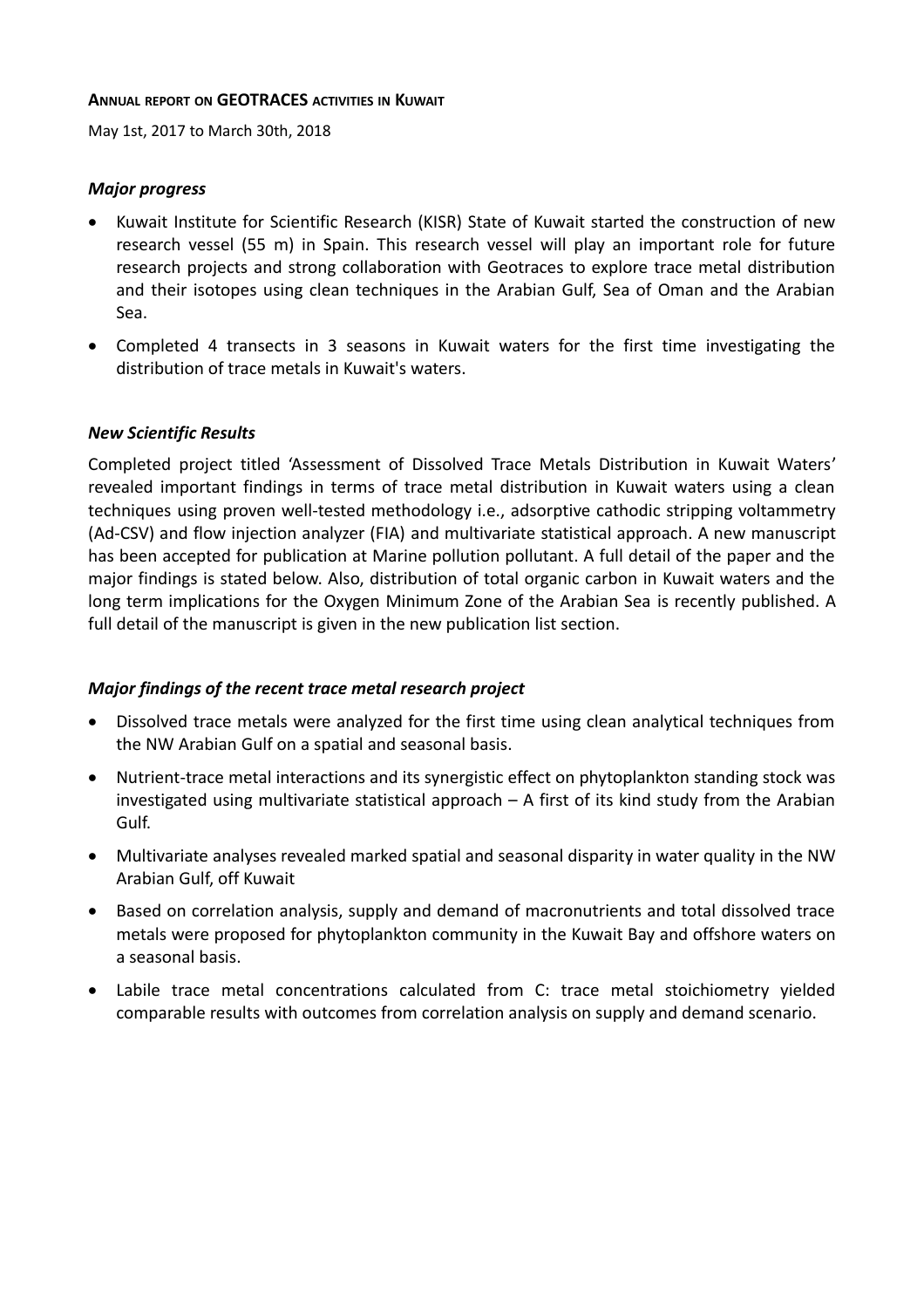

*Figure 7. Trace metal distribution in Kuwait water in summer and winter : Cu (Aa.Summer & Ab. Winter), Ni (Ba. Summer & Bb. Winter), Co (Ca. Summer & Cb.Winter), Zn (Da. Summer & Db.Winter) and Fe (Ea. Summer & Eb. Winter)*

## *Future Projects*

 **Project Title**: Effect of mineral dust on ocean productivity and biogeochemistry of the northern Arabian Gulf.

**Objective:** To identify the sources and to assess the effect of mineral dust fluxes on biogeochemical processes in the northern Arabian Gulf.

The above project will be completed in collaboration with NIO, India.

- Similar transects conducted in the completed project will be repeated soon to update the database.
- Speciation measurements will be conducted soon to enhance our understanding on trace metal cycling and its correlation to phytoplankton in Kuwait waters.
- Development of a new sampling technique; in situ pumping system.

#### *Other Activities*

Two training courses were conducted for regional and international researchers on